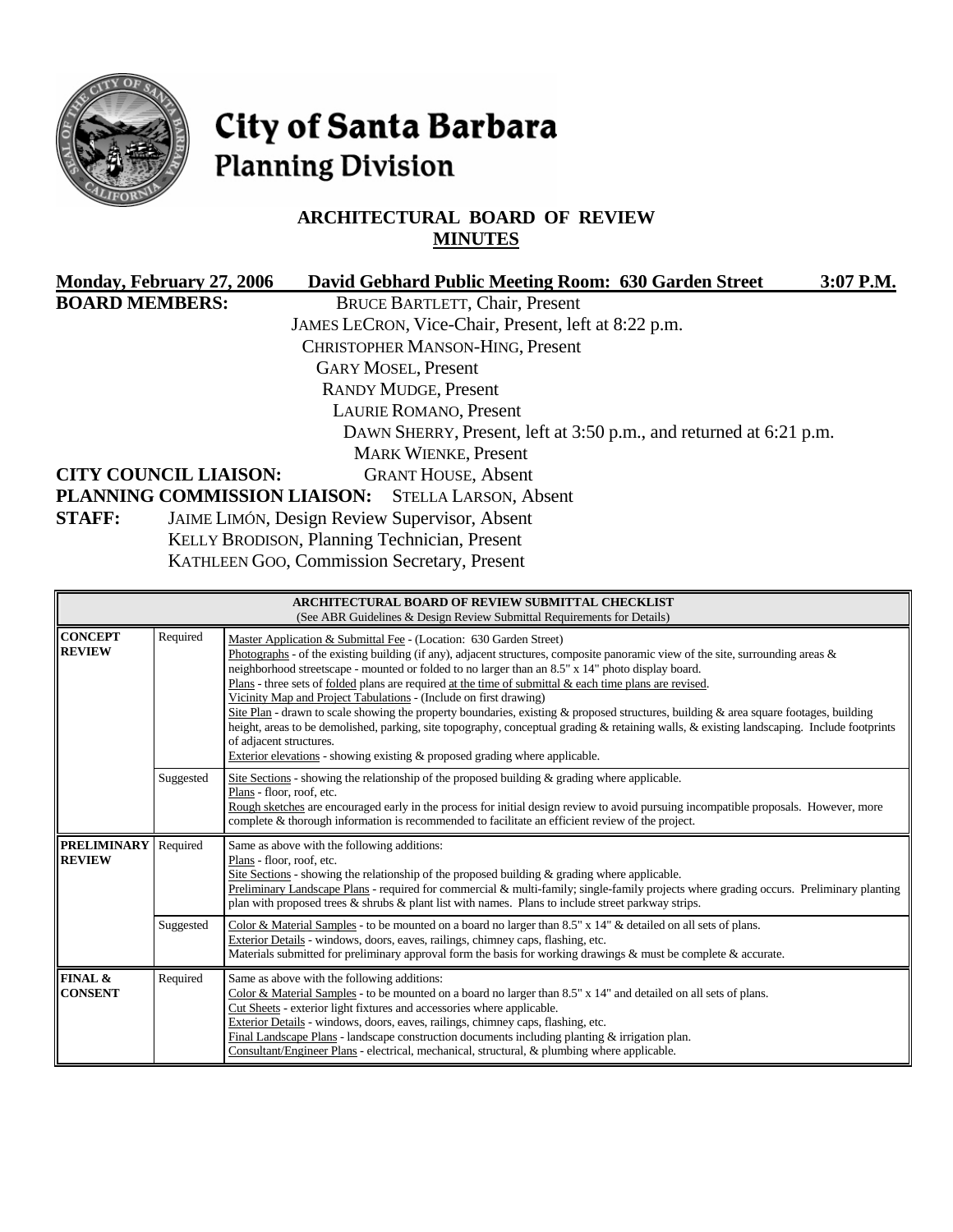# **PLEASE BE ADVISED**

- The approximate time the project will be reviewed is listed to the left of each item. It is suggested that applicants arrive 15 minutes early. The agenda schedule is subject to change as cancellations occur. Staff will notify applicants of time changes.
- The applicant's presence is required. If an applicant is not present, the item will be postponed indefinitely. If an applicant cancels or postpones an item without providing advance notice, the item will be postponed indefinitely and will not be placed on the following Architectural Board of Review (ABR) agenda. In order to reschedule the item for review, a rescheduling fee will be paid and the applicant must fill out and file a Supplemental Application Form at 630 Garden Street (Community Development Department) in addition to submitting appropriate plans.
- All approvals made by the ABR are based on compliance with Municipal Code Chapter 22.68 and with adopted ABR guidelines. Some agenda items have received a mailed notice and are subject to a public hearing.
- The ABR may grant an approval for any project scheduled on the agenda if sufficient information has been provided and no other discretionary review is required. Substitution of plans is not allowed, if revised plans differing from the submittal sets are brought to the meeting, motions for preliminary or final approval will be contingent upon staff review for code compliance.
- The Board may refer items to the Consent Calendar for Preliminary and Final Architectural Board of Review approval.
- Preliminary and Final Architectural Board of Review approval is valid for one year from the date of the approval unless a time extension or Building Permit has been granted.
- **Items before the Board may be appealed to the City Council. For further information on appeals, contact the Planning Division Staff or the City Clerk's office. Said appeal must be in writing and must be filed with the City Clerk at City Hall within ten (10) calendar days of the meeting at which the Board took action or rendered its decision. The scope of this project may be modified under further review.**
- **AMERICANS WITH DISABILITIES ACT:** In compliance with the Americans with Disabilities Act, if you need special assistance to participate in this meeting, please contact the Planning Division at (805) 564-5470. Notification at least 48 hours prior to the meeting will enable the City to make reasonable arrangements.
- **AGENDAS, MINUTES and REPORTS**: Copies of all documents relating to agenda items are available for review at 630 Garden St. and agendas and minutes are posted online at [www.SantaBarbaraCa.gov](http://www.santabarbaraca.gov/) If you have any questions or wish to review the plans, please contact Kelly Brodison, at (805) 564-5470 between the hours of 8:30 a.m. to noon and 1:00 p.m. to 4:00 p.m., Monday through Friday.

# **LICENSING ADVISORY:**

The Business and Professions Code of the State of California and the Municipal Code of the City of Santa Barbara restrict preparation of plans for certain project types to licensed professionals. Applicants are encouraged to consult with Building and Safety Staff or Planning Staff to verify requirements for their specific projects.

Unlicensed persons are limited to the preparation of plans for:

- $\triangleright$  Single or multiple family dwellings not to exceed four (4) units per lot, of wood frame construction, and not more than two stories and basement in height;
- ¾ Non-structural changes to storefronts; and,
- ¾ Landscaping for single-family dwellings, or projects consisting solely of landscaping of not more than 5,000 square feet.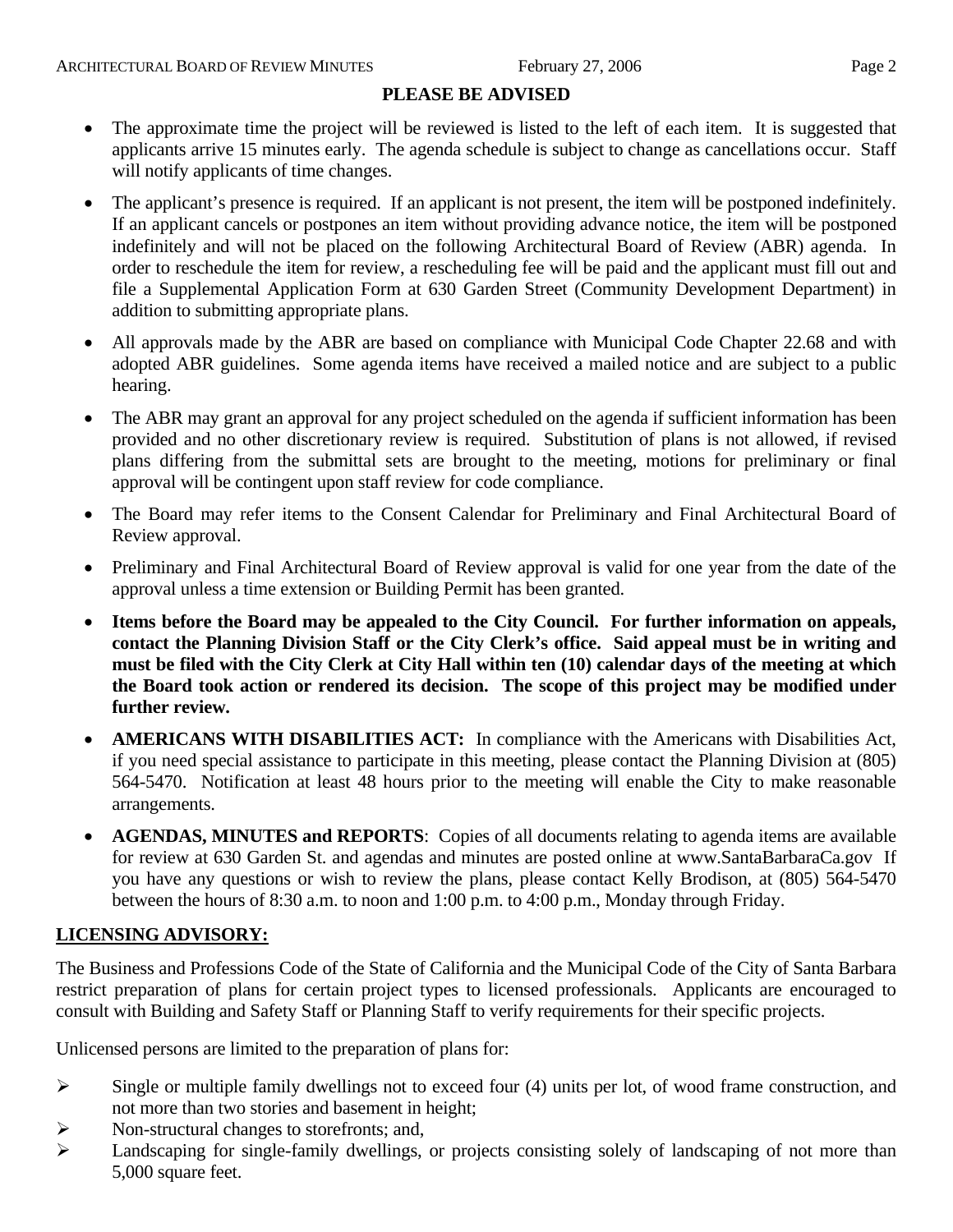# ARCHITECTURAL BOARD OF REVIEW MINUTES February 27, 2006 Page 3

# **NOTICE:**

- 1. That on February 23, 2006 at 4:00 p.m., this Agenda was duly posted on the indoor and outdoor bulletin boards at the Community Development Department, 630 Garden Street, and online at www.SantaBarbaraCa.gov.
- 2. This regular meeting of the Architectural Board of Review will be broadcast live and rebroadcast in its entirety on Wednesday at 9:00 a.m. on Channel 18.

# **GENERAL BUSINESS:**

A. Public Comment:

Any member of the public may address the Architectural Board of Review for up to two minutes on any subject within their jurisdiction that is not scheduled for a public discussion before the Board on that day. The total time for this item is ten minutes. (Public comment for items scheduled on today's agenda will be taken at the time the item is heard.)

No public comment.

B. Approval of the minutes of the Architectural Board of Review meeting of February 21, 2006.

Motion: Approval of the minutes of the Architectural Board of Review meeting of February 21, 2006, with corrections. Action: Wienke/Romano, 7/0/1 (LeCron abstained from Items #6-9.)

C. Consent Calendar.

Motion: Ratify the Consent Calendar. The Consent Calendar was reviewed by Board member Wienke. Action: Mudge/LeCron, 8/0/0.

- D. Announcements, requests by applicants for continuances and withdrawals, future agenda items, and appeals.
	- 1. There were no changes to the agenda:
	- 2. Ms. Brodison made the following announcements:
		- a) Case Planner, Suzanne Johnston, for the project located at 2531 Mesa School Lane, has advised that the story poles have been installed for the Planning Commission Hearing on Thursday, March 2, 2006, and requests that the Board visit the site before Friday, March 3, 2006.
		- b) Board member Sherry will be leaving the meeting at 3:45 p.m., and at approximately 5:00 p.m.
		- c) Board members Romano and Mudge will be stepping down from Item #2.
- E. Subcommittee Reports.

Board member Manson-Hing reported that the Lower Mission Creek *Ad hoc* Subcommittee meeting has been postponed to a later date since the Army Corps of Engineers did not have any new progress to report.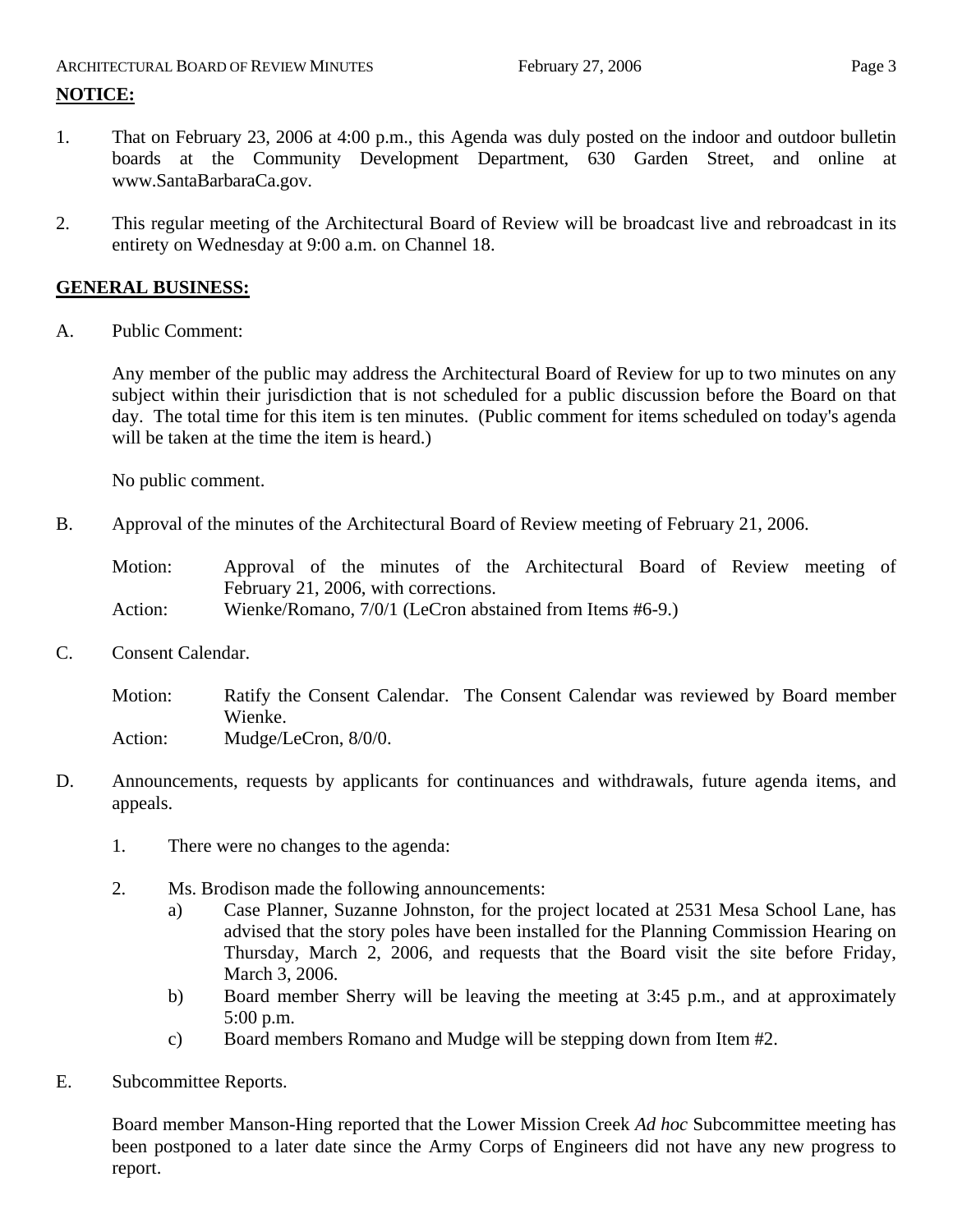# F. Possible Ordinance Violations.

No reported violations.

# **DISCUSSION ITEM:**

# **1. STREET LIGHTS GUIDELINES ADVISORY GROUP PRESENTATION AND RECOMMENDATIONS**

(3:15) John Ewasiuk, Principal Civil Engineer and Mike Grimes, Facilities Manager for the City of Santa Barbara; and Steve Hausz, Historic Landmarks Commission Liaison for the Streetlights Guidelines Advisory Group, present.

Discussion on this item resulted with a majority of the Board in favor of pedestrian scale lighting utilizing downward focused dome light elements and fluted concrete columns to provide adequate pedestrian lighting while keeping the desired ambiance.

# **PRELIMINARY REVIEW**

#### **2. 320 W PUEBLO ST** C-O Zone

| Assessor's Parcel Number: 025-102-001 |                                                    |
|---------------------------------------|----------------------------------------------------|
| <b>Application Number:</b>            | MST2003-00152                                      |
| Owner:                                | Santa Barbara Cottage Hospital                     |
| Agent:                                | <b>Suzanne Elledge Permit Processing</b>           |
| Architect:                            | <b>Brian Cearnal</b>                               |
|                                       | Landscape Architect: Bob Cunningham/Arcadia Studio |
| Architect:                            | Erich Burkhart                                     |

(Proposed Cottage Hospital Master Plan. The project involves the demolition of 280,090 square feet including the main hospital building, Eye Center and structures on the adjacent west block. Also proposed is 434,955 square feet of new construction. Two new parking structures are also proposed. One of the parking structures will be located behind the Knapp Building at 2400 Bath Street, and the other will be located at the northeast corner of Pueblo and Castillo Streets. The one-block section of Castillo Street that borders on the west side of the hospital that is located between Pueblo and Junipero Streets is proposed to be closed to allow the construction of the new hospital facility. The project received Planning Commission approval of the Development Plan and City Council approval of the Specific Plan, Development Agreement, and Castillo Street Abandonment.)

**(Final Approval is requested for the main building and nursing pavilion and Preliminary Approval is requested for entry elements, glass entry elements, main tower elements, helipad, entry trellis at the main building.)** 

#### **(PROJECT REQUIRES COMPLIANCE WITH PLANNING COMMISSION RESOLUTION #020-05.)**

(4:19)

Suzanne Elledge, Agent for Cottage Hospital; Joseph Madda, and Sina Yerushalmi, Architects; and Scott Allen, Project Manager for Cottage Hospital, present.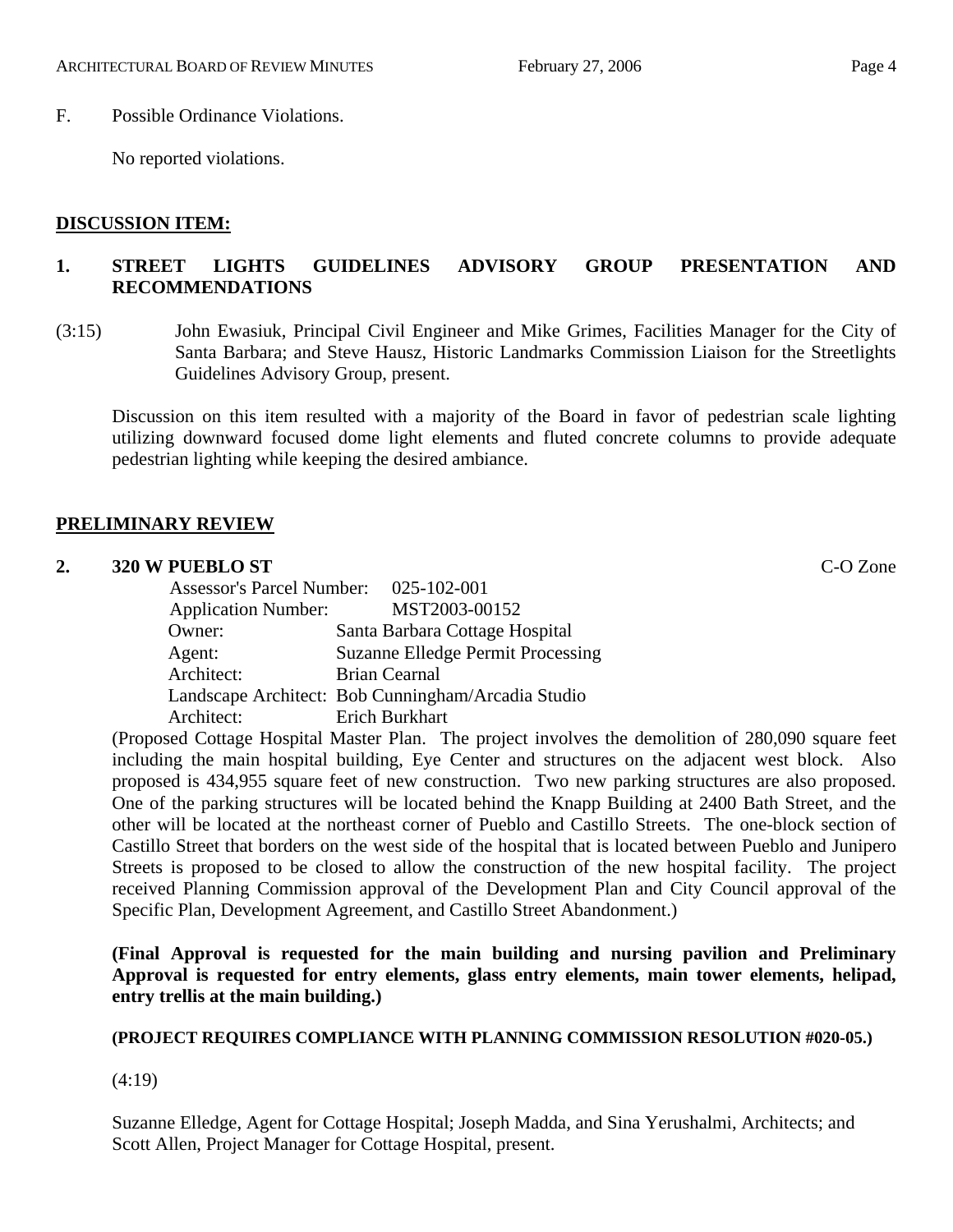#### ARCHITECTURAL BOARD OF REVIEW MINUTES February 27, 2006 February 27, 2006

Motion: Final Approval with the following comments:

**MAIN ENTRY TOWER:** 1) The Board would like to see decorative grills added to the elevator vents with integral bird screening recessed to the beveled sill trailing edge.

**HELIPAD STRUCTURE:** 2) The caulking at the joints shall be recessed to present a revealline at the joints as part of the joint details for the metal panels. 3) The horizontal elements at the stairs shall be detailed in a thinner dimension so the vertical appear to be wider than the horizontal guard rail stanchions. 4) Visibility of helipad is a concern, but the plans demonstrate minimal visibility.

**MAIN ENTRY/GLASS ELEMENTS (GLASSY GLUE):** 5) Refinements are acceptable as depicted. 6) The minimizing of the horizontal mullions with shadow line fins, and the emphasis of larger panes of glass at the main entry, are appreciated.

**PEDESTRIAN CANOPY (ENTRY TRELLIS):** 7) Overall design is acceptable; however, one type of glass (preferably the etched glass with the dotted pattern) shall be used. 8) Entry bollards of the canopy should be similar to those on the power plant, with the chained hooks moved down from the upper globe elements to the columns.

**MAIN NURSING PAVILIONS:** 9) The design is acceptable. 10) Booster tiles shall be added at the roof tile eaves with upper tiles shall be partially extended over the gutters. 11) The Board understands that the accent color has been eliminated along the base.

**LANDSCAPE PLAN:** 12) The landscape plan is ready for final approval. 13) The Board understands that the River of Life fiber optic lights are not available as high pressure sodium; therefore, the proposed fixtures are acceptable for the landscape plan.

Action: LeCron/Wienke, 5/0/0, (Mudge and Romano stepped down, Sherry was absent).

# **CONCEPT REVIEW - CONTINUED ITEM**

#### **3. 1575 LA VISTA DEL OCEANO DR** E-1 Zone

|            | Assessor's Parcel Number: 035-170-023 |                            |
|------------|---------------------------------------|----------------------------|
|            | <b>Application Number:</b>            |                            |
| Owner:     | Gene Schecter                         |                            |
| Engineer:  |                                       | Penfield & Smith Engineers |
| Agent:     | <b>Bob Goda</b>                       |                            |
| Architect: | <b>Brian Hofer</b>                    |                            |

(This is a revised project. Proposal to construct a 2,626 square foot, three-story residence with attached 467 square foot, two-car garage on a 7,282 square foot vacant parcel in the Hillside Design District. There is to be 368 cubic yards of grading. Modifications are requested for encroachment into required front yard setbacks, to allow guest parking in the front yard setback and reduced open yard and to allow overheight retaining walls. The proposal includes the merger of two lots, APN 035-170-023 and APN 035-170-022.)

# **(COMMENTS ONLY; PROJECT REQUIRES ENVIRONMENTAL ASSESSMENT AND PLANNING COMMISSION APPROVAL.)**

#### (5:50)

Gene Schecter, Owner; David Geyer, Adjacent Owner, Brian Hofer, Architect, and Marisela G. Salinas, Associate Planner for the City of Santa Barbara, present.

Ms. Salinas read the Planning Commission's comments for this project from October 6, 2005, into the record as general information for the Board, which are on file for public viewing.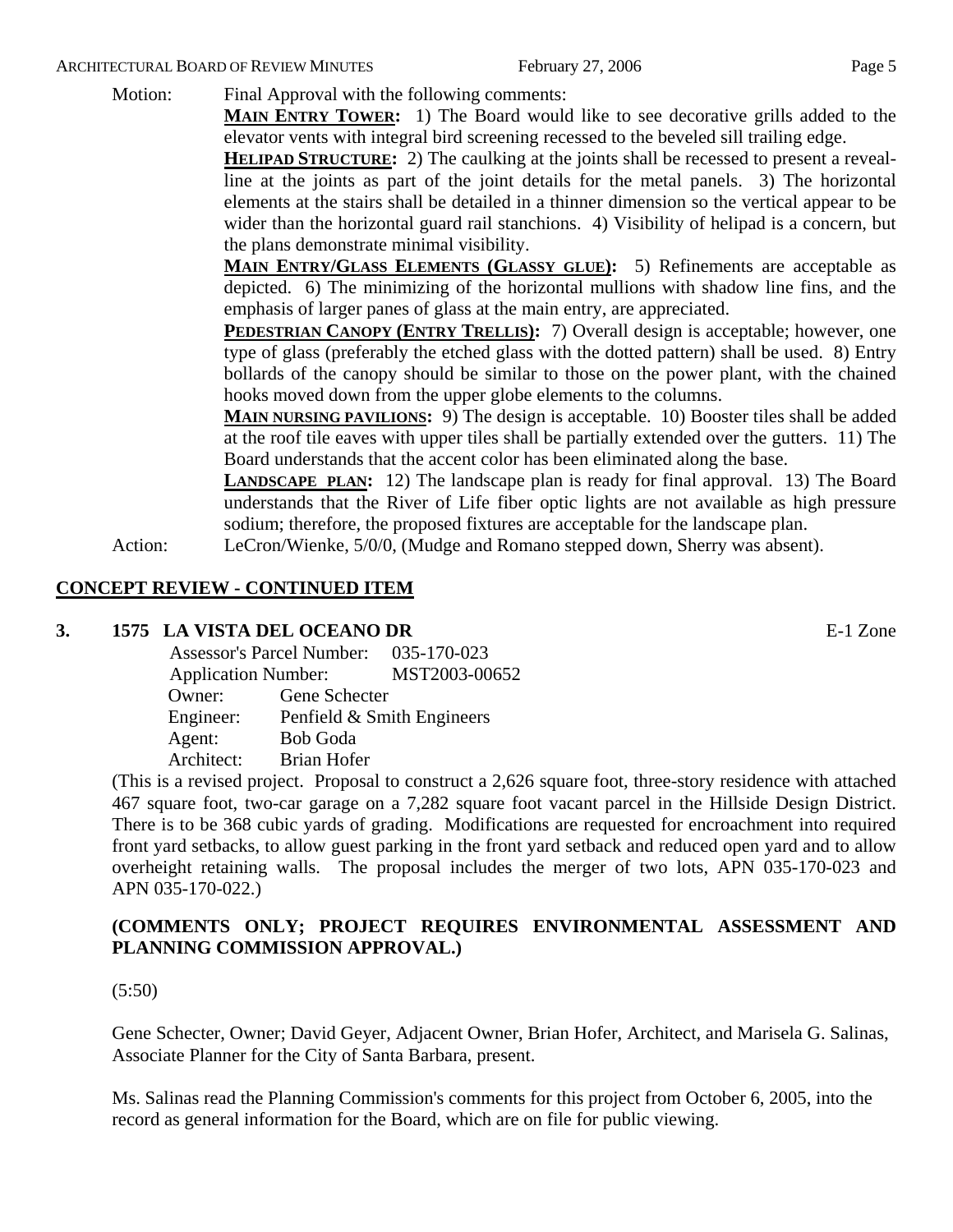#### ARCHITECTURAL BOARD OF REVIEW MINUTES February 27, 2006 February 27, 2006

Motion: Continued indefinitely with the following comments: 1) The reduction of the house from a three-story residence to a two-story split level residence is appreciated by the Board. 2) There exists an opportunity for the applicant to create a split between the two wings of the residence and nestle the eastern wing closer into the natural grade. 3) The applicant shall not extend the easternmost retaining walls in the site work to read as part of the architecture. 4) Instead of the proposed tall vertical faces or cantilevers, the taller elements of the structure should "step back" to conform to the Hillside Design Guidelines. 5) Use of the same materials in the site walls and residence results in a larger and massive appearance in the architecture. Therefore, the site walls should be naturalized and minimized in height to not read as part of the architecture, especially in areas where solid guard rail conditions have been created. 6) Reduce the plate height on the garage wing, especially on the south elevation, and significantly step-down the east wing finished floors to help diminish the eave lines as viewed from the down slope. 7) The elimination of the street guest parking is appreciated by the Board. 8) The site design and integration of the site walls and other landscape features are appreciated, but should be more in conjunction with the approved landscape plan presented with the street improvements. 9) The proposed chimney element on the east elevation above the glass French door component is awkward and unacceptable, and needs restudy. 10) Site section diagrams showing the existing topography and how the residence relates to the hillside are requested when the applicant returns.

Action: LeCron/Wienke, 7/0/1, (Sherry abstained).

#### **\*\*\*\*\*\*\*\*\*\*\*\*\*\*\*\*\*\*\* THE BOARD RECESSED FROM 6:30 P.M. UNTIL 6:59 P.M. \*\*\*\*\*\*\*\*\*\*\*\*\*\*\***

#### **CONCEPT REVIEW - CONTINUED ITEM**

#### **4. 124 LOS AGUAJES AVE**  R-4/SD-3 Zone

|                            | Assessor's Parcel Number: 033-041-007 |               |
|----------------------------|---------------------------------------|---------------|
| <b>Application Number:</b> |                                       | MST2004-00725 |
| Owner:                     | Mark Edwards                          |               |
| Architect:                 | Peter Ehlen                           |               |
| Agent:                     | Fermina Murray                        |               |
| Agent:                     | <b>Compass Rose</b>                   |               |

(Proposal to demolish an existing 887 square foot single-family residence and a 400 square foot garage and to construct a three new condominiums consisting of a 1,435 square foot two-bedroom residential unit, a 1,214 square foot one-bedroom unit and a 1,034 square foot one-bedroom residential unit. The project will result in a three-story 3,683 square foot structure with 1,197 square feet in garages on a 6,000 square foot lot located in the Non Appealable Jurisdiction of the Coastal Zone.)

#### **(Third Concept Review.)**

**(COMMENTS ONLY; PROJECT REQUIRES ENVIRONMENTAL ASSESSMENT AND PLANNING COMMISSION APPROVAL FOR A TENTATIVE SUBDIVISION MAP FOR CONDOMINIUMS AND FOR A COASTAL DEVELOPMENT PERMIT FOR A CHANGE OF USE IN THE NON APPEALABLE JURISDICTION OF THE COASTAL ZONE.)**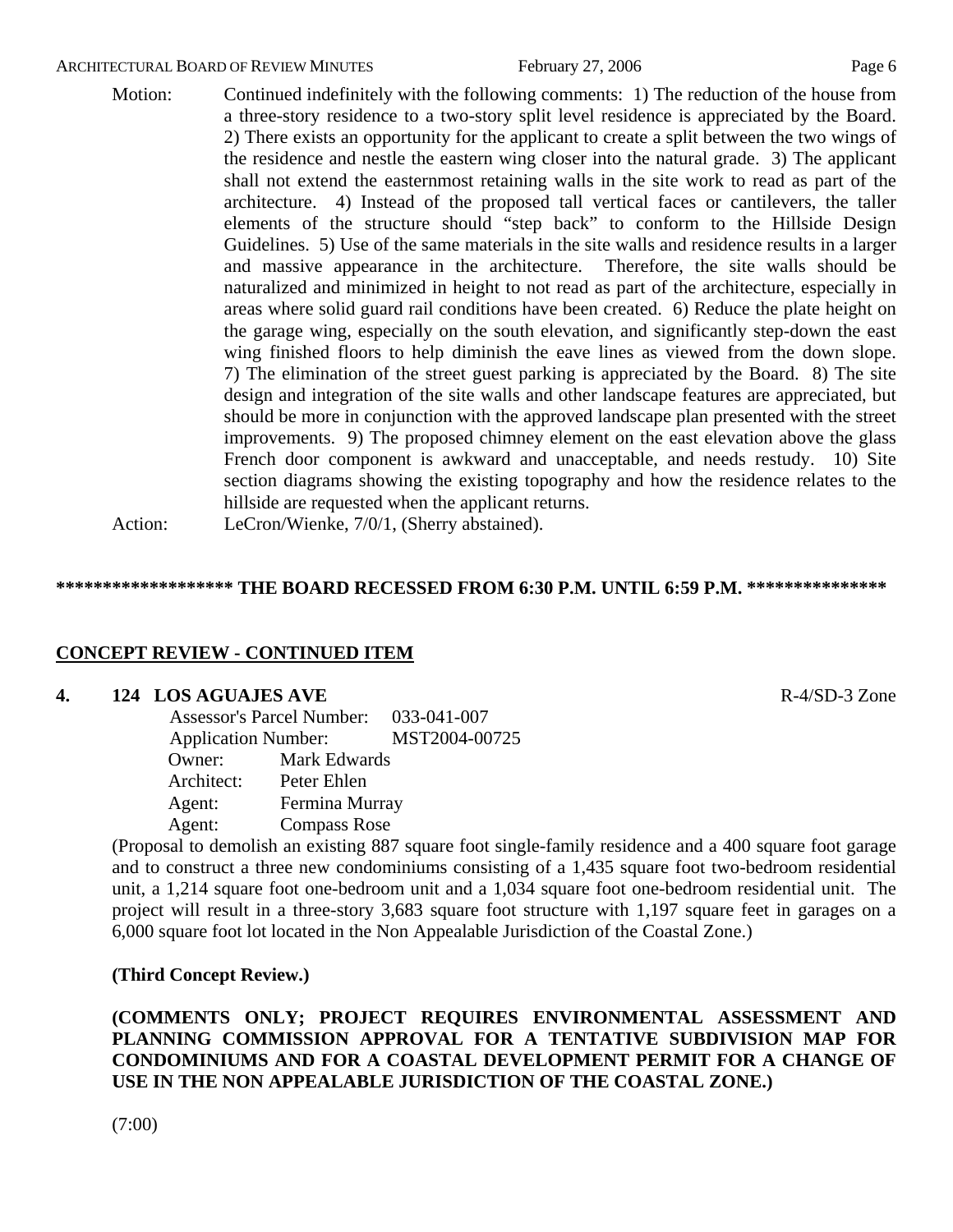ARCHITECTURAL BOARD OF REVIEW MINUTES February 27, 2006 February 27, 2006

Mark Edwards, Owner; Peter Ehlen, Architect; David Black, Landscape Architect; and Chelsey Swanson, Assistant Planner for the City of Santa Barbara, present.

Public Comment opened at 7:39 p.m.

Mr Untermann, neighbor, found the project to be a positive addition to the neighborhood and would set the trend in quality development for the area. The quality of the detail elements on parking and landscaping of the project are highly desirable for the neighborhood.

Public Comment closed at 7:42 p.m.

Motion: Continued indefinitely to Planning Commission with the following comments: (Previous Comment #1 carried forward) 1) A majority of the Board is generally comfortable with the contemporary style of the proposal, and finds that the flat roofs and other details are compatible with the industrial nature of the neighborhood. 2) The majority of the Board finds the size, bulk, and scale of the project is acceptable, but would like to see the third floor setback increased as it addresses Los Aguajes Avenue since the current proposal is requesting a front yard modification. 3) Modifications on the first and second floor are supported by the Board since they are in alignment with the adjacent properties on either side of the property. 4) The layout of the parking is acceptable, since it does not include garage doors facing the street. 5) More pedestrian delineation in the paving is requested to make the entry ways for the three condominiums more obvious than the current proposal. 6) The stone base on the ground floor of the building is acceptable and adds to the quality of materials for the contemporary style building. 7) The landscape plan is appropriate for the beach area of the project with the proposed palm trees appropriate for the three story buildings. 8) Support from the Board for the interior yard modifications, as delineated by Staff, is mixed. 9) Some support of the encroachments could be obtained from the Board if directed toward allowable uses such as decks or fireplaces. The proposed encroachments are minimal and represent only window ledges or upper level protrusions supported from the ground. 10) Glass hand rails with the sandblasted or etched outer facings are accepted by the Board since they are non-glare/not reflective and in keeping with the style of the architecture. Action: Wienke/Romano, 7/1/0 (Mosel opposed).

# **CONCEPT REVIEW - CONTINUED ITEM**

# **5. 1776 EUCALYPTUS HILL RD** A-2 Zone

 Assessor's Parcel Number: 015-161-054 Application Number: MST2002-00614 Owner: Rick Jeffery Agent: Carol Gross

(Proposal for two-lot subdivision of a 4.12 acre lot with an existing single-family residence in the Hillside Design District.)

# **(Review of Landscape Plan)**

# **(COMMENTS ONLY; PROJECT REQUIRES ENVIRONMENTAL ASSESSMENT, AND PLANNING COMMISSION APPROVAL FOR A TENTATIVE SUBDIVISION MAP.)**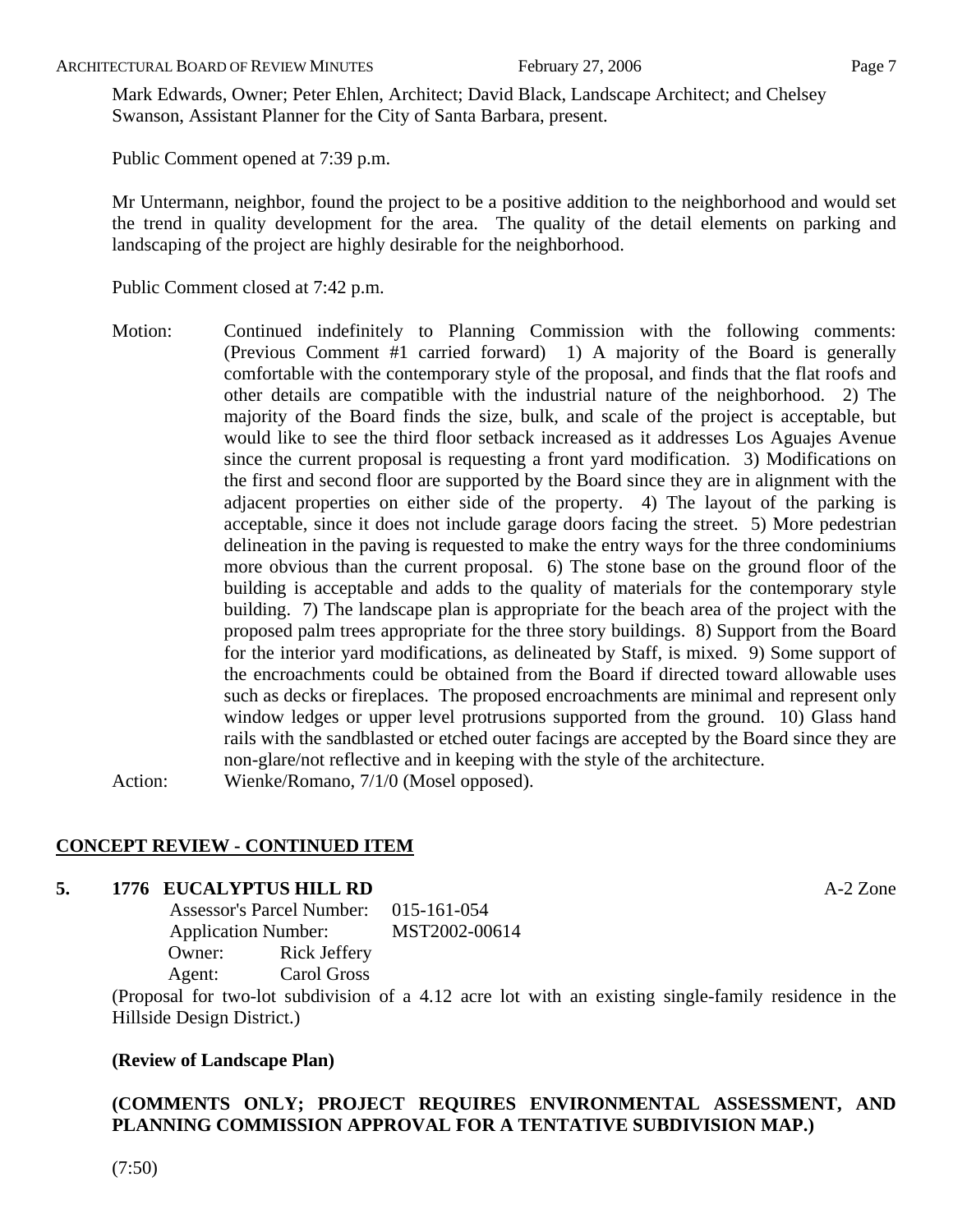Rick Jeffery, Owner; and Carol Gross, Agent and Landscape Architect, present.

Motion: Continued indefinitely to the Planning Commission with the following comments: 1) (Previous Comment #5 carried forward, with further elaboration) The Board appreciates the applicant's elimination of the visual scarring caused by the existing access road. 2) The proposed interim landscape plan returns the hillside to a more natural condition despite being temporary until a future house is approved or built on a newly proposed lot. 3) Restudy the plant palette for more compatible plants with the existing vegetation. 4) The proposed east side improvements on Eucalyptus Hill Road, and the proposed driveway realignment for 1776 Eucalyptus Hill Road, are both beneficial improvements to a currently awkward and dangerous curve, and should improve walkability and maneuverability in that vicinity.

Action: Mudge/Romano, 8/0/0.

# **CONCEPT REVIEW - CONTINUED ITEM**

#### **6. 819 N SALSIPUEDES ST** R-3 Zone

|                            | Assessor's Parcel Number: | 031-031-008   |
|----------------------------|---------------------------|---------------|
| <b>Application Number:</b> |                           | MST2006-00013 |
| Owner:                     | Webster Elai Ne           |               |
| Architect:                 | Ron Sorgman               |               |

(Proposal to construct two new single family residences on a 6,750 square foot lot. The project consists of a new 735 square foot one-story residence and attached 715 square foot two-car carport on the front of the lot and a 1,411 square foot, two-story residence on the rear of the lot. The project includes demolishing the existing 845 square foot one-story front residence and the 867 square foot one-story rear residence (total demolition of 1,712 square feet). A modification is requested to allow the reduction of one required parking space and the encroachment of a parking space in the interior yard setback.)

#### **(Second Concept Review.)**

# **(COMMENTS ONLY; PROJECT REQUIRES ENVIRONMENTAL ASSESSMENT AND STAFF HEARING OFFICER APPROVAL FOR A MODIFICATION.)**

(8:16)

Ron Sorgmann, Architect, present.

- Motion: Continued indefinitely with the following comments: 1) The two-stall carport is supported by the Board, but parking for three cars on the site would be preferable. 2) Opening of the porch on the rear unit is acceptable. 3) Applicant to return with landscape plan including access to the rear unit. 4) Applicant to ensure that the distance from the carport to the structure is appropriate for zoning. 5) The ribbon driveway is viewed as an enhancement.
- Action: Mudge/Mosel, 7/0/0 (LeCron absent).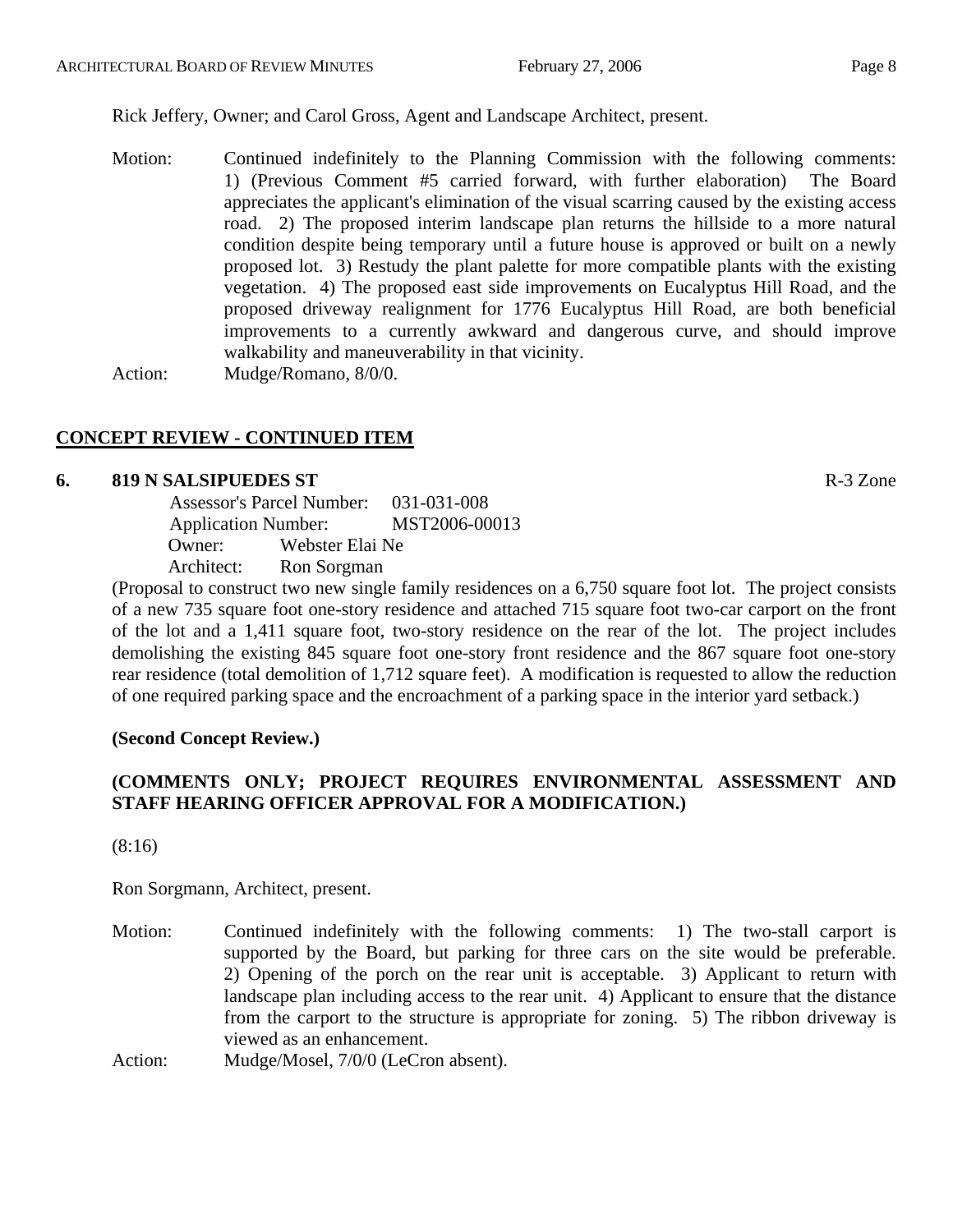# **CONCEPT REVIEW - CONTINUED ITEM**

# **7. 202 E HALEY ST** C-M Zone

 Assessor's Parcel Number: 031-272-001 Application Number: MST2005-00796 Owner: 202 E Haley, LLC Architect: Dwight Gregory

(Proposal to demolish three commercial buildings consisting of 2,276 square feet, and construct a new 4,802 square foot, two-story commercial building with 11 parking spaces on a 12,000 square foot lot. Proposal will require Development Plan Approval by the Architectural Board of Review for commercial additions of between 1,000 and 3,000 square feet.)

# **(Second Concept Review.)**

# **(COMMENTS ONLY; PROJECT REQUIRES ENVIRONMENTAL ASSESSMENT AND DEVELOPMENT PLAN APPROVAL FINDINGS.)**

(8:33)

Dwight Gregory, Architect, present.

- Motion: Continued indefinitely with the following comments: 1) The project is ready for Preliminary Approval. 2) The refinements of the project are appreciated by the Board. 3) The pedestrian-friendly changes to the elevations are a great benefit to neighborhood. 4) The applicant should pursue additional parkway plantings throughout, especially in areas with red painted curbing, and similar to the adjacent commercial property on Santa Barbara Street. 5) Further study and refinement is requested on the proposed chamfer at the corner of Santa Barbara and Haley Streets to incorporate an additional pedestrian door in the chamfer, and to also incorporate hardscape instead of the planter at the corner as depicted on the plans. 6) Further articulation of the parapet wall on the north elevation is needed on the level area between the right side office component and the left side undulating industrial parapet. 7) Detailing on the industrial garage door openings is appreciated, and the Board looks forward to further detailing on the remaining gutters, down spouts, north elevation niche, and other elements. 8) A landscape plan is requested when the applicant returns.
- Action: Manson-Hing/Mudge, 7/0/0 (LeCron absent).

#### **PRELIMINARY REVIEW**

#### **8. 709 WENTWORTH AVE R-3** Zone

 Assessor's Parcel Number: 037-063-009 Application Number: MST2004-00526 Owner: Bernardo Barragan, Jr., Trustee Designer: Cliff Hickman

(Proposal to demolish an existing 1,009 square foot single family residence and construct a two-story 3,529 square foot three unit condominium project with five attached garage spaces on a 6,250 square foot lot. A zoning modification is requested for the trash enclosure to encroach into the required rear and interior yard setbacks.)

# **(PROJECT REQUIRES ENVIRONMENTAL ASSESSMENT, PLANNING COMMISSION APPROVAL FOR A TENTATIVE SUBDIVISION MAP AND A MODIFICATION.)**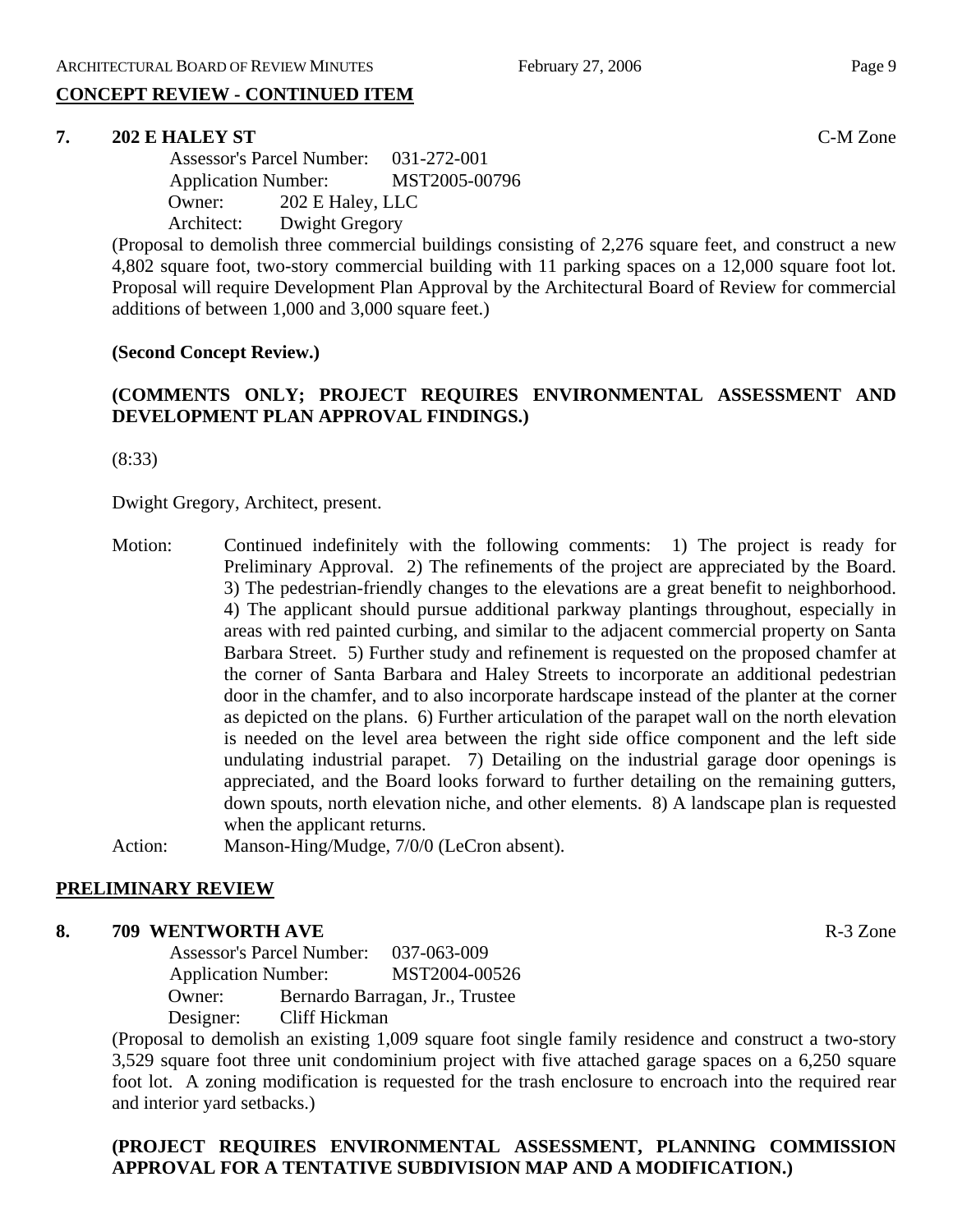(8:54)

Bernardo Barragan, Jr., Owner/Trustee for the Bonazzola Family Trust; Cliff Hickman, Designer; and Lansing Duncan, Designer, present.

- Motion: Preliminary Approval and return to the Consent Calendar with the following comments: 1) The project is nicely articulated and the re-use of the existing stone is appreciated. 2) (Previous Comment #5 carried forward with further elaboration) Restudy the roof line at the porch in its intersection with the deck on the second floor to bring the juncture of the hip to the juncture of the proposed deck corner. 3) Confirm the minimum deck required for the second unit. 4) Further refinement of the window pop-outs as articulated on the left and right side of the building to add more mass under the sill of the window. 5) Further study of the chimney elements with an added decorative termination cap is requested to hide the flue termination. 6) Restudy the window placement on the garages under the proposed chimney elements so that they are more grounded and not supported above windows. 7) Introduce a carriage style garage door on Wentworth Avenue with glass panes across the top door section. 8) Consider different tree placement to offer more privacy, especially on the right side elevations. 9) Continue the pedestrian sidewalk connection from the two upstairs units to the public sidewalk on Wentworth Avenue with at least a 3-foot width.
- Action: Wienke/Mosel, 7/0/0 (LeCron absent).

# **PRELIMINARY REVIEW**

#### **9. 3053 SAMARKAND DR** E-3/SD-2 Zone

 Assessor's Parcel Number: 051-161-004 Application Number: MST2005-00755 Owner: Hochman Family Survivors Trust 9/22 Designer: Loren Sullivan

(Proposal to demolish an existing 1,446 square foot residence with an attached 209 square foot garage and construct a new 2,736 square foot two-story residence with an attached 442 square foot garage. A modification is required for locating the open yard in the front yard on Las Positas Street.)

# **(Modification approved on December 14, 2005.)**

# **(PROJECT REQUIRES NEIGHBORHOOD PRESERVATION ORDINANCE FINDINGS.)**

(9:27)

Loren Sullivan, Designer, present.

- Motion: Preliminary Approval of the project with the finding that the Neighborhood Preservation Ordinance criteria have been met as stated in Subsection 22.68.060 of the City of Santa Barbara Municipal Code and the condition that the following details shall return at the Consent Calendar for Final Approval with the following comments: 1) Further quality detailing on the front stucco columns' base and capital is required. 2) The applicant shall use fine quality recessed windows throughout the project.
- Action: Wienke/Romano, 6/0/0 (LeCron and Manson-Hing absent).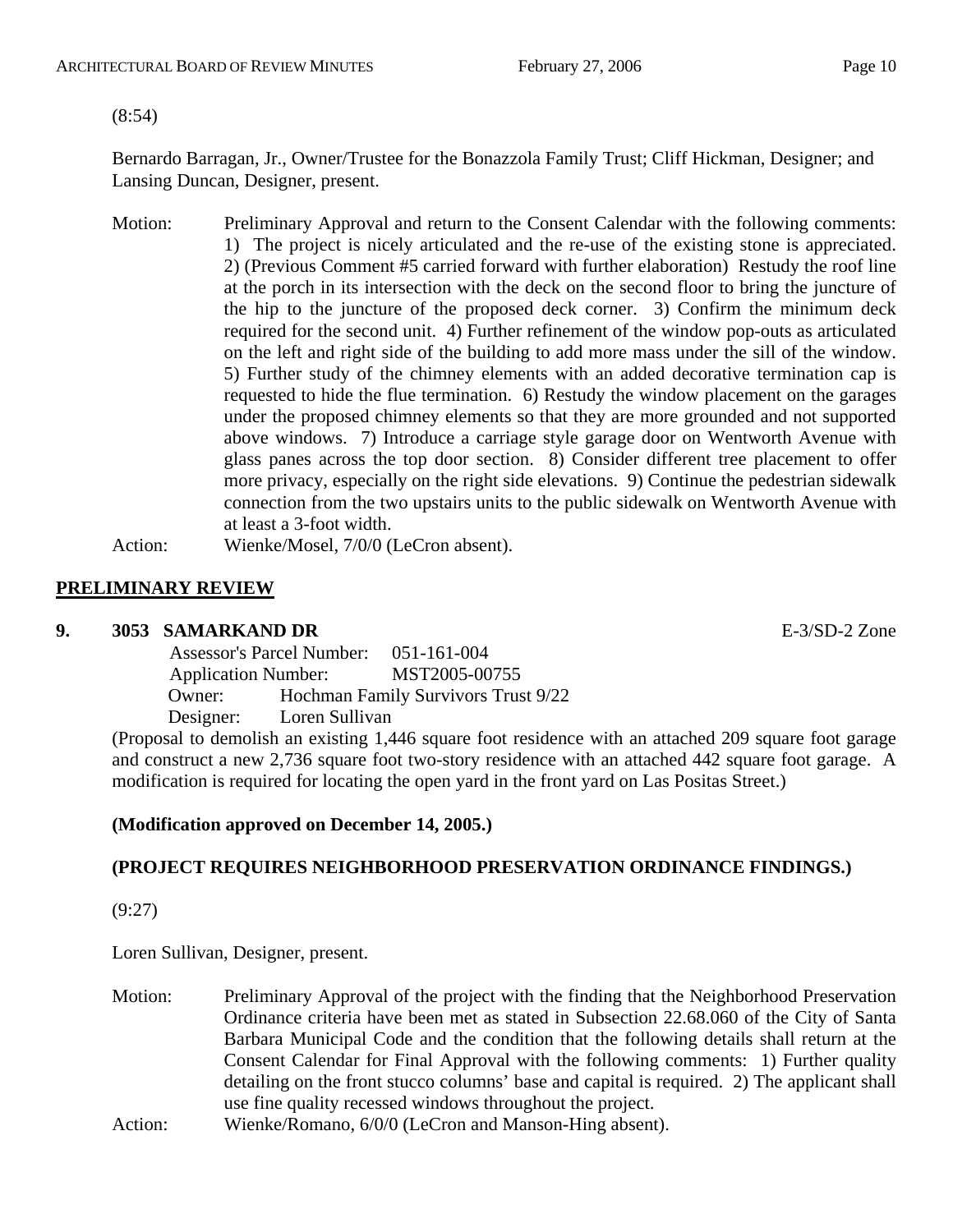# **CONSENT CALENDAR**

# **REVIEW AFTER FINAL**

#### A. **15 E HALEY ST** C-M Zone

Assessor's Parcel Number: 037-173-041 Application Number: MST2005-00776 Owner: Faulding Hotel Inc Architect: Tom Moore

(Proposal to add trash enclosure, wheelchair accessible ramp and two exterior light fixtures to the existing Faulding Hotel.)

#### **(Review After Final for proposed light fixture.)**

Final Approval as submitted of the Review After Final.

# **REVIEW AFTER FINAL**

#### B. **320 W PUEBLO ST** C-O Zone

| <b>Assessor's Parcel Number:</b> | 025-102-001                              |
|----------------------------------|------------------------------------------|
| <b>Application Number:</b>       | MST2003-00152                            |
| Owner:                           | Santa Barbara Cottage Hospital           |
| Agent:                           | <b>Suzanne Elledge Permit Processing</b> |
| Architect:                       | <b>Brian Cearnal</b>                     |
| Landscape Architect:             | Bob Cunningham/Arcadia Studio            |
| Architect:                       | Erich Burkhart                           |

(Proposed Cottage Hospital Master Plan. The project involves the demolition of 280,090 square feet including the main hospital building, Eye Center and structures on the adjacent west block. Also proposed is 434,955 square feet of new construction. Two new parking structures are also proposed. One of the parking structures will be located behind the Knapp Building at 2400 Bath Street, and the other will be located at the northeast corner of Pueblo and Castillo Streets. The one-block section of Castillo Street that borders on the west side of the hospital that is located between Pueblo and Junipero Streets is proposed to be closed to allow the construction of the new hospital facility. The project received Planning Commission approval of the Development Plan and City Council approval of the Specific Plan, Development Agreement, and Castillo Street Abandonment.)

**(Review After Final for use of solar voltaic system, location of transformer ten-feet from the property line, revise the pitch break roof of the Administration Building to be a traditional pitch break without a drop condition at the eave, the integration of the proposed phasing for landscaping adjacent to the parking structure, window sash color, shingle material and shade structure.)** 

#### **(PROJECT REQUIRES COMPLIANCE WITH PLANNING COMMISSION RESOLUTION #020-05.)**

Final Approval as submitted of the Review After Final, and contingent upon Substantial Conformance Determination for use of a photo voltaic system.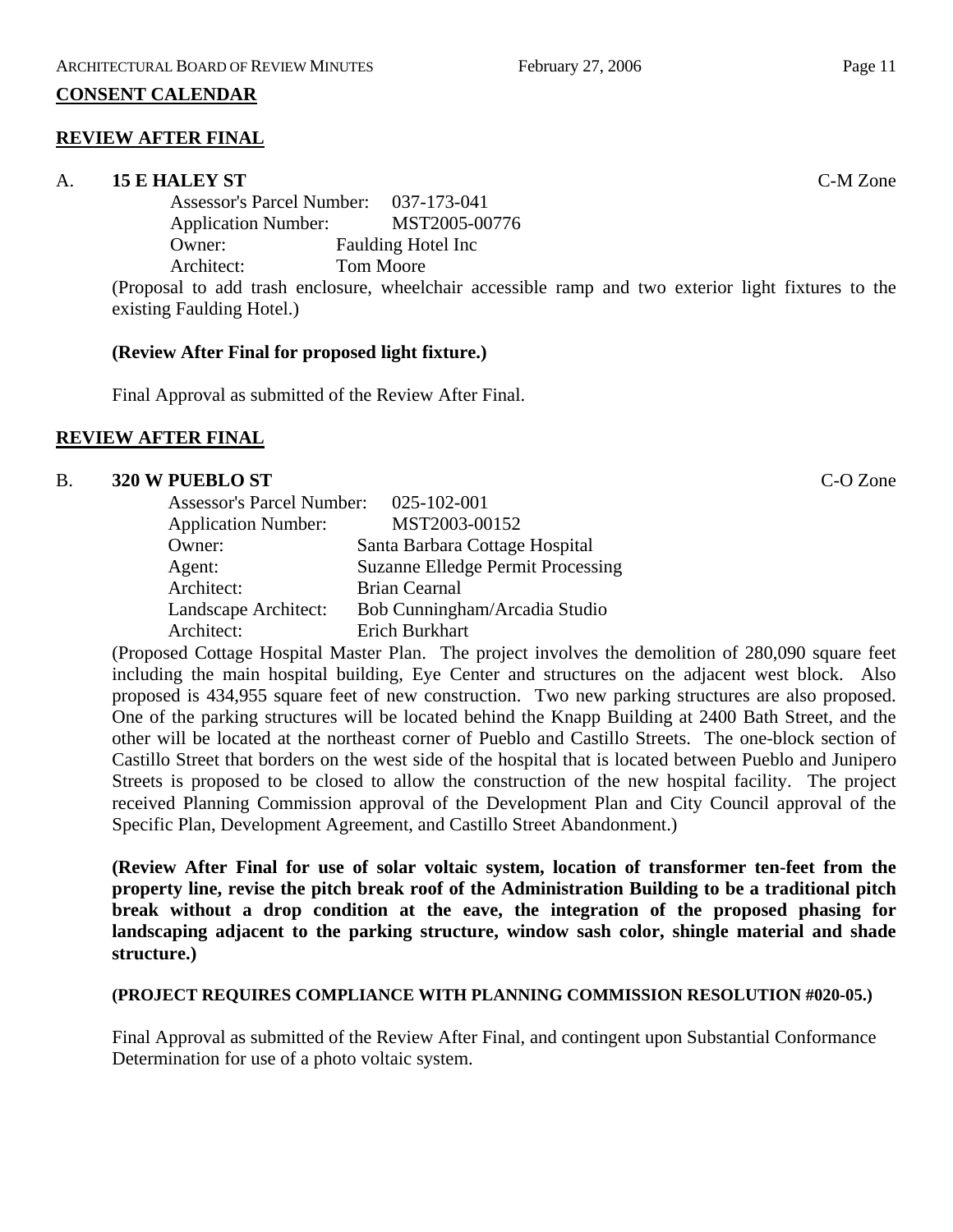#### **REVIEW AFTER FINAL**

#### C. **225 W PUEBLO ST** C-O Zone

Assessor's Parcel Number: 025-181-029 Application Number: MST2004-00126 Owner: Dr. Gregory Keller Architect: HFP Architects

(Proposal to construct a 1,855 square foot second-floor addition to an existing 6,986 square foot one and partial two-story medical office building. The proposal includes a remodel of the first floor. The proposal includes the reconfiguration of the parking lot to add seven additional uncovered spaces for a total of 31 spaces. The project requires Development Plan Approval by the Architectural Board of Review for small additions between 1,000 and 3,000 square feet.)

**(Review After Final for elimination of external elevator tower in breezeway, add small fenced in roof garden, revisions to stairs and balconies.)** 

Final Approval as submitted of the Review After Final.

# **REVIEW AFTER FINAL**

#### D. **1327 LOS ALAMOS PL E-3/SD-3** Zone

| <b>Assessor's Parcel Number:</b> | 045-195-020             |
|----------------------------------|-------------------------|
| <b>Application Number:</b>       | MST2002-00293           |
| Owner:                           | William Sunkel, Trustee |
| Architect:                       | Bill Wolf               |
| Applicant:                       | William Sunkel          |

(Proposal to construct a 504 square foot, first-floor addition and an 800 square foot, second-story addition to an existing 1,029 square foot, one-story, single-family residence with an attached two-car garage on a 7,054 square foot lot. The proposal includes an 88 square foot, second-story deck.)

# **(Review After Final for a third one-year time extension. The previous time extension will expire 3/10/06.)**

Final Approval as submitted of the Review After Final.

#### **REVIEW AFTER FINAL**

#### E. **1417 CRESTLINE DR** E-1 Zone

| <b>Assessor's Parcel Number:</b> | $049 - 241 - 001$              |
|----------------------------------|--------------------------------|
| <b>Application Number:</b>       | MST2005-00231                  |
| Owner:                           | Franklin I & Sandra B Branders |
| Architect:                       | Craig Burdick                  |

(Proposal to construct a 225 square foot addition to an existing one story 2,410 square foot residence located on a 17,460 square foot lot in the Hillside Design District. Proposal will also include a 1,840 square foot interior remodel to the master bedroom, master bathroom, living space and library.)

# **(Review After Final for revised retaining wall.)**

Final Approval as noted on the plans.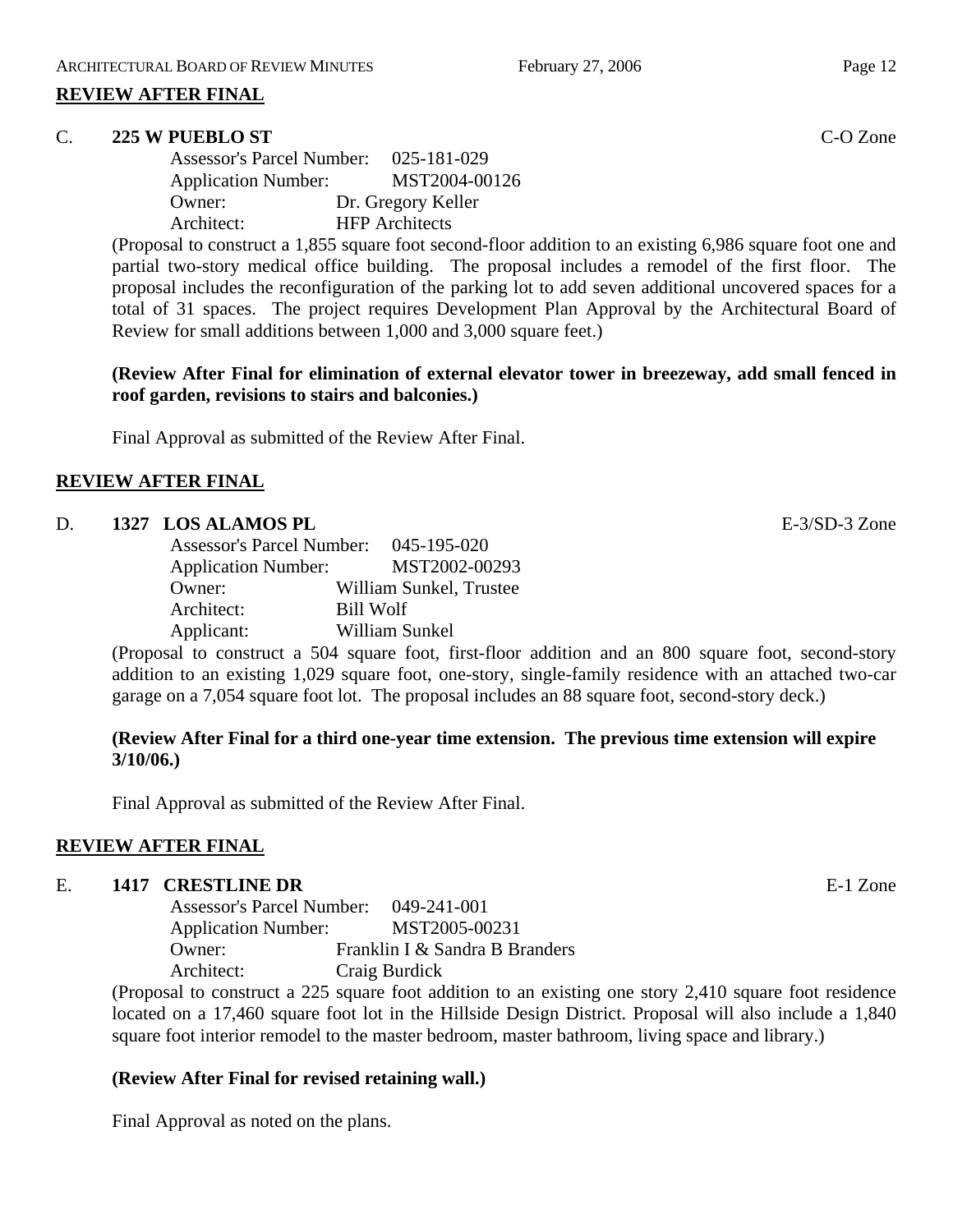# **FINAL REVIEW**

#### F. **914 MEDIO RD** E-1 Zone

Assessor's Parcel Number: 029-262-003 Application Number: MST2005-00510 Owner: Thomas D Bates Architect: Ken Kruger

(Proposal to add a French door on the second floor, change an existing window on the first floor in the front yard setback. A modification is required for increased door openings in the required setback. The proposal includes the replacement of all single pane windows with dual pane windows. The existing staircase and deck will be removed.)

#### **(Modification was granted September 7, 2005. Final Approval is requested.)**

#### **(PROJECT REQUIRES NEIGHBORHOOD PRESERVATION ORDINANCE FINDINGS.)**

Final Approval of the project as submitted with the finding that the Neighborhood Preservation Ordinance criteria have been met as stated in Subsection 22.68.060 of the City of Santa Barbara Municipal Code.

#### **REFERRED BY FULL BOARD**

#### G. **1029 ARBOLADO RD** E-1 Zone

Assessor's Parcel Number: 019-241-024 Application Number: MST2006-00003 Owner: Rory Mcmenamin Architect: Tomas Osinski

(Proposal for a 38 square foot enclosure of the entry, new stairs and trellis, new 300 square foot deck, replace existing doors and windows, replace siding and new stone veneer on chimney for a 2,394 square foot residence with a 378 square foot attached garage on a 16,273 square foot lot in the Hillside Design District.)

#### **(PROJECT REQUIRES NEIGHBORHOOD PRESERVATION ORDINANCE FINDINGS.)**

Final Approval of the project as submitted with the finding that the Neighborhood Preservation Ordinance criteria have been met as stated in Subsection 22.68.060 of the City of Santa Barbara Municipal Code.

#### **NEW ITEM**

# H. **217 STEARNS WHARF E** HC/SD-3 Zone

Assessor's Parcel Number: 033-120-022 Application Number: MST2006-00094 Owner: City of Santa Barbara Applicant: Bob Zimmer

(Replace existing stairs, with a landing (42" x 41") midway up. Stairs will not go more than 7.5" past existing bollards. All materials to match existing.)

# **(COMMENTS ONLY; PROJECT REQUIRES COASTAL EXCLUSION APPROVAL.)**

Final Approval as noted on the plans.